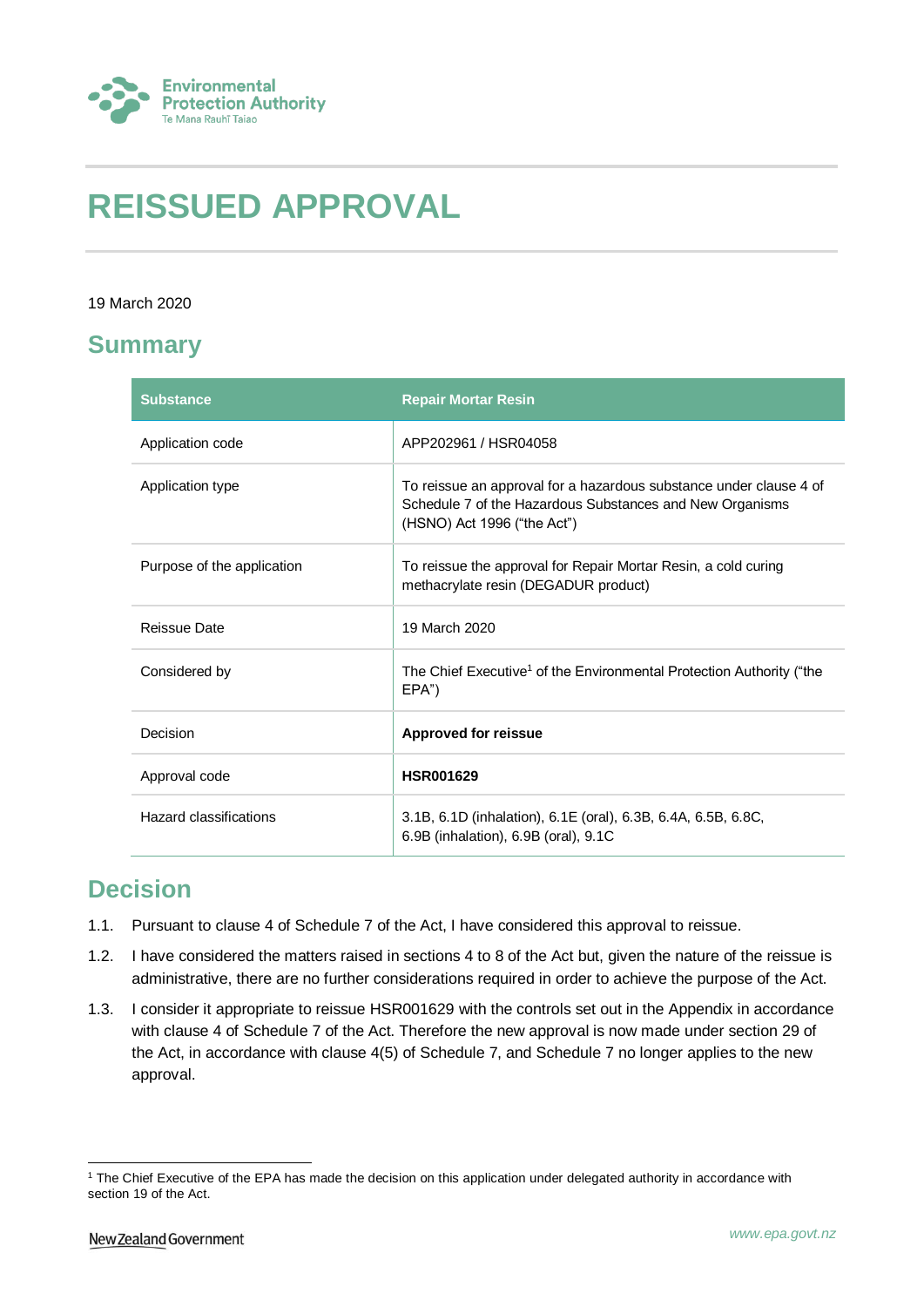1.4. The transitional provisions of the relevant EPA Notices apply to the reissued approval for the transitional period which begins on the date of reissue and ends on 31 March 2022.

Environmental  $\star$ 

*Signed by:* **Date: 19 March 2020**

Dr Allan L Freeth

**Chief Executive, EPA**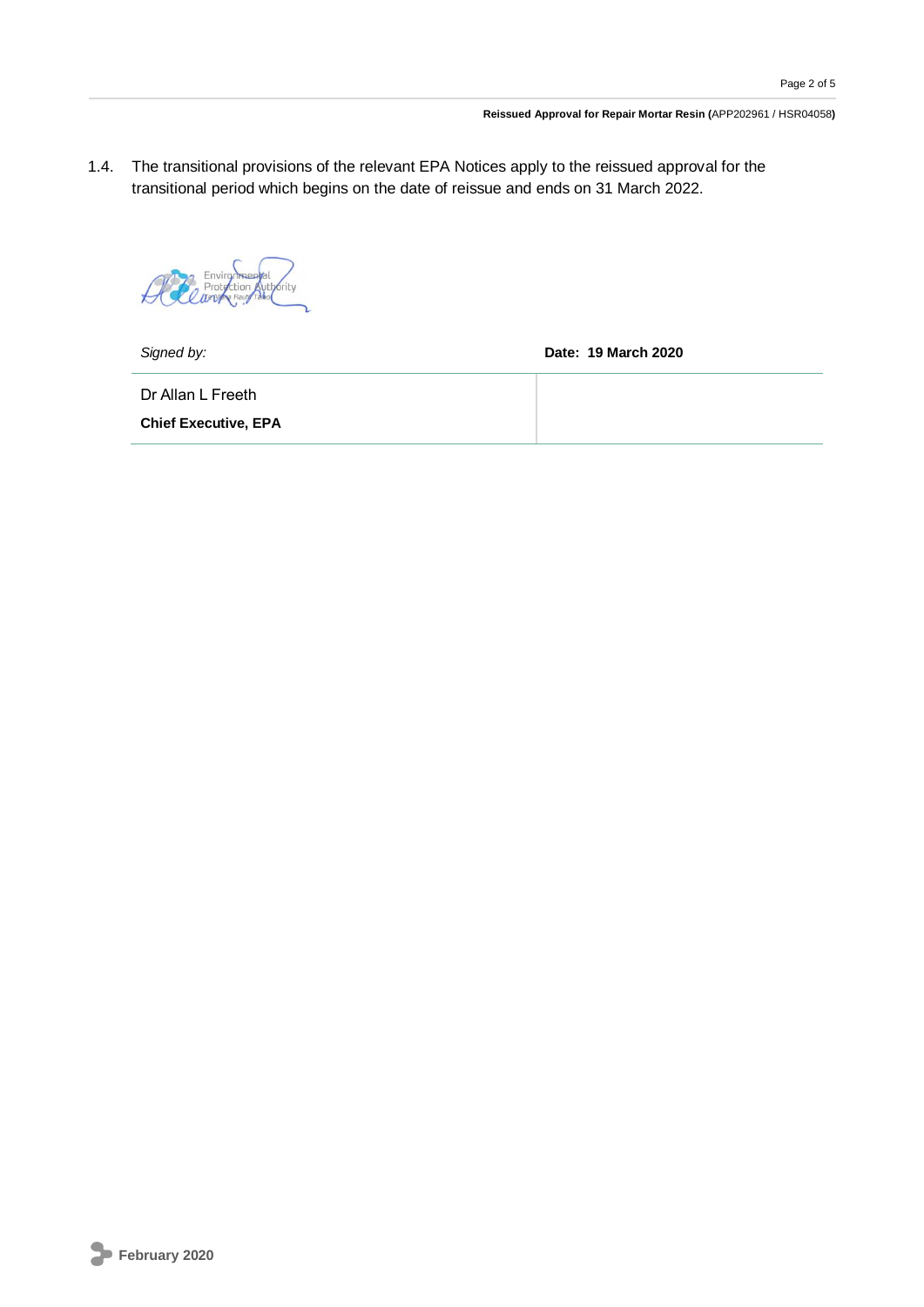**Reissued Approval for Repair Mortar Resin (**APP202961 / HSR04058**)**

## **Appendix: Controls applying to Repair Mortar Resin**

### **EPA Controls**

| <b>Control</b><br>code | <b>EPA Notice</b>                                                       | <b>Control description</b>                                   |
|------------------------|-------------------------------------------------------------------------|--------------------------------------------------------------|
| LAB                    | <b>EPA Labelling</b><br>Notice 2017                                     | Requirements for labelling of hazardous substances           |
| <b>PKG</b>             | <b>EPA Packaging</b><br>Notice 2017                                     | Requirements for packaging of hazardous substances           |
| <b>SDS</b>             | <b>EPA Safety Data</b><br>Sheet Notice 2017                             | Requirements for safety data sheets for hazardous substances |
| <b>DIS</b>             | <b>EPA Disposal</b><br>Notice 2017                                      | Requirements for disposal of hazardous substances            |
| HPC-1                  | <b>EPA Hazardous</b><br><b>Property Controls</b><br>Notice 2017 Part 1  | <b>Hazardous Property Controls preliminary provisions</b>    |
| HPC-3                  | <b>EPA Hazardous</b><br><b>Property Controls</b><br>Notice 2017 Part 3  | Hazardous substances in a place other than a workplace       |
| HPC-4A                 | <b>EPA Hazardous</b><br><b>Property Controls</b><br>Notice 2017 Part 4A | Site and storage controls for class 9 substances             |
| HPC-4B                 | <b>EPA Hazardous</b><br><b>Property Controls</b><br>Notice 2017 Part 4B | Use of class 9 substances                                    |

### **HSNO Additional Controls and Modifications to Controls**

| <b>Control</b><br>code | <b>HSNO Act</b> | <b>Control</b>                                                                                                                                            |
|------------------------|-----------------|-----------------------------------------------------------------------------------------------------------------------------------------------------------|
| Use<br>restriction     | Section 77A     | This substance shall only be used for surface coating applications by<br>commercial operators and shall not be offered for sale to the general<br>public. |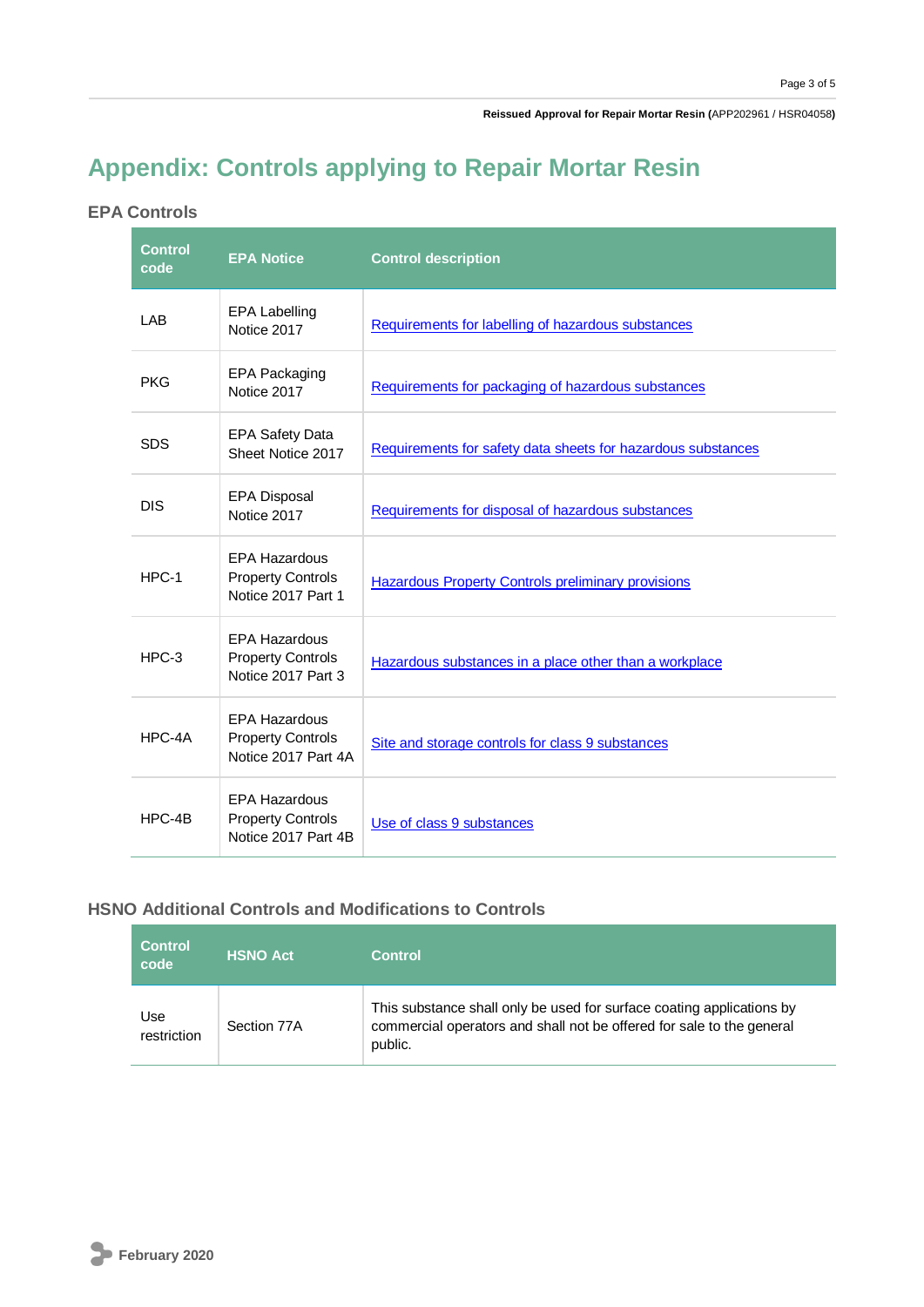### **HSW (HS) Requirements**

Note: these requirements are not set for the substance under this approval but apply in their own right under the Health and Safety at Work (Hazardous Substances) legislation according to the classification of the substance. They are listed here for information purposes only.

| Code            | <b>Regulation</b> | <b>Description</b>                                                                                                            |
|-----------------|-------------------|-------------------------------------------------------------------------------------------------------------------------------|
| <b>HSW2-1</b>   | Reg 2.1-2.4       | Workplace labelling of hazardous substance containers                                                                         |
| <b>HSW2-2</b>   | Reg 2.5-2.10      | <b>Signage</b>                                                                                                                |
| <b>HSW2-3</b>   | Reg 2.11          | Safety data sheets                                                                                                            |
| <b>HSW2-4</b>   | Reg 2.12-2.14     | Packaging                                                                                                                     |
| <b>HSW3-1</b>   | <b>Reg 3.1</b>    | Inventory                                                                                                                     |
| <b>HSW3-2</b>   | Reg 3.2-3.3       | Managing risks associated with hazardous substances                                                                           |
| <b>HSW4-2</b>   | Reg 4.5-4.6       | Information, instruction, training and supervision                                                                            |
| <b>HSW5-1</b>   | Reg 5.2-5.5       | <b>Fire extinguishers</b>                                                                                                     |
| <b>HSW5-2</b>   | Reg 5.6-5.13      | <b>Emergency response plans</b>                                                                                               |
| <b>HSW8-1</b>   | Reg 8.1-8.2       | <b>Compliance certification</b>                                                                                               |
| <b>HSW8-2</b>   | Reg 8.3-8.4       | Requirements for public transportation of class 1 to 5 substances                                                             |
| <b>HSW10-1</b>  | Reg 10.3          | General controls on class 2, 3, and 4 substances                                                                              |
| <b>HSW10-2</b>  | Reg 10.4          | Substances that must be secured                                                                                               |
| <b>HSW10-3</b>  | Reg 10.5          | Requirement to segregate class 2, 3, and 4 substances                                                                         |
| <b>HSW10-4</b>  | Reg 10.6-10.7     | Duty of PCBU to establish a hazardous area                                                                                    |
| <b>HSW10-5</b>  | Reg 10.8-10.20    | Requirements to prevent unintended ignition of class 2.1.1, 2.1.2 and 3.1<br>substances                                       |
| <b>HSW10-10</b> | Reg 10.26         | Duty of PCBU to establish hazardous substance location                                                                        |
| <b>HSW10-12</b> | Reg 10.30-10.33   | Secondary containment for class 3 and 4 pooling substances                                                                    |
| HSW10-13        | Reg 10.34-10.35   | Requirement to have compliance certificate if class 2.1.1, 2.1.2, or 3.1<br>substance present at hazardous substance location |
| <b>HSW10-15</b> | Reg 10.37         | <b>Requirement for transit depot</b>                                                                                          |
| <b>HSW11-1</b>  | Part 11           | Controls relating to adverse effects of unintended ignition of class 2 and<br>3.1 substances                                  |
| <b>HSW13-2</b>  | Reg 13.7          | Duty of PCBU who directs work using class 6, 8.1, 8.2, or 8.3 substances<br>to ensure equipment is appropriate                |
| HSW13-3         | Reg 13.8          | Duty of PCBU who directs work using class 6 and 8 substances to ensure<br>personal protective equipment used                  |
| <b>HSW13-7</b>  | Reg 13.14-13.16   | Transportation of certain class 6 and 8 substances                                                                            |